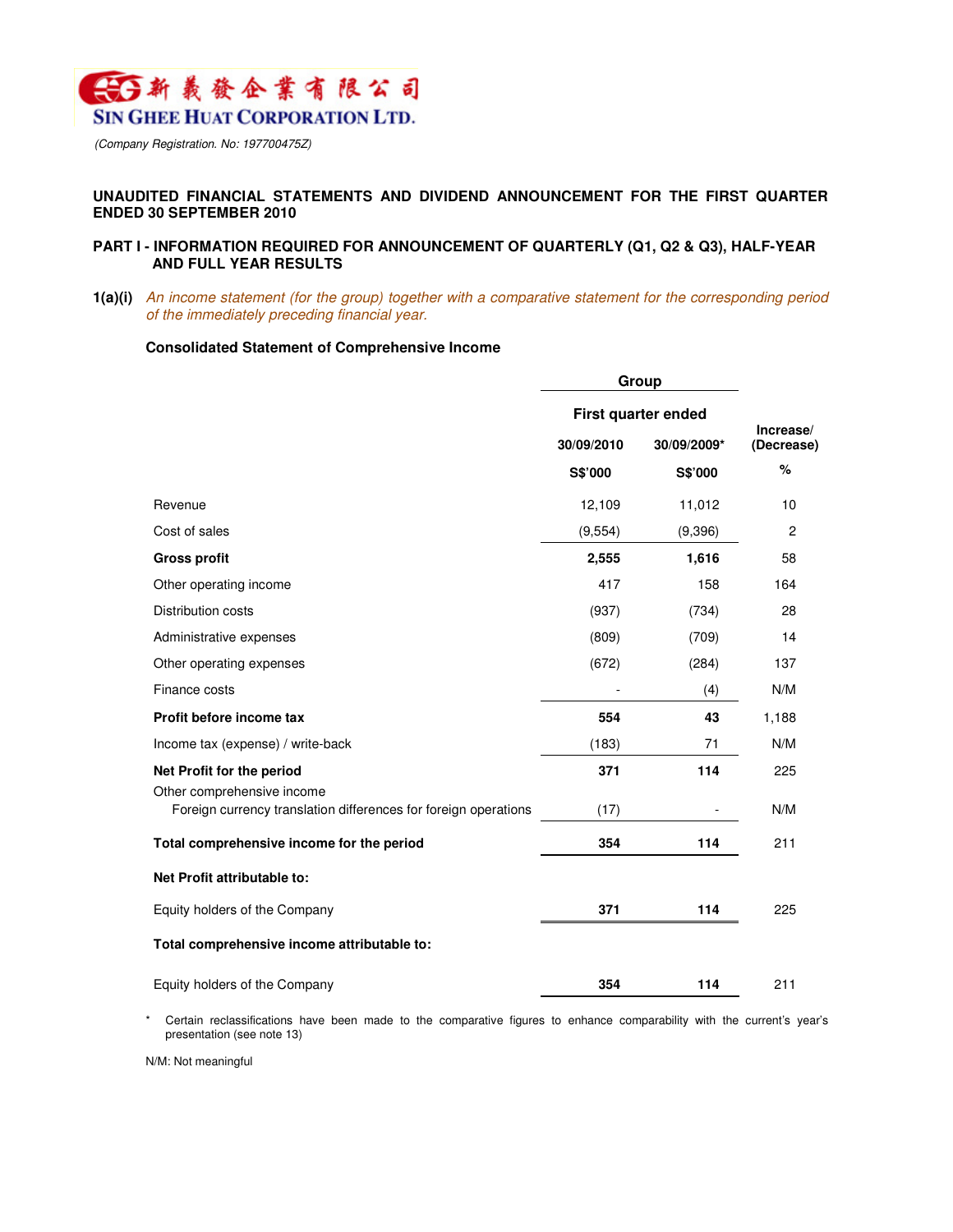|                                                        | Group                    |         |  |
|--------------------------------------------------------|--------------------------|---------|--|
|                                                        | First quarter ended      |         |  |
|                                                        | 30/09/2010<br>30/09/2009 |         |  |
|                                                        | S\$'000                  | S\$'000 |  |
| Depreciation of property, plant and equipment          | (144)                    | (134)   |  |
| Foreign exchange loss, net                             | (56)                     | (8)     |  |
| Interest income on bank and short-term bank deposits   | 35                       | 11      |  |
| Interest expense on borrowings                         |                          | (4)     |  |
| Allowance for doubtful debts - trade                   | (107)                    | (47)    |  |
| Reversal of allowance for doubtful debts - trade       | 11                       | 9       |  |
| Allowance for damaged/obsolete inventories             | (46)                     | (29)    |  |
| Reversal of allowance for damaged/obsolete inventories | 33                       | 67      |  |
| Allowance for inventory write-down                     | (466)                    | (200)   |  |
| Reversal of allowance for inventory write-down         | 328                      |         |  |
| Inventories written off                                |                          | -#      |  |
| Inventories written back                               | 2                        | 19      |  |

# Denotes amount less than \$1,000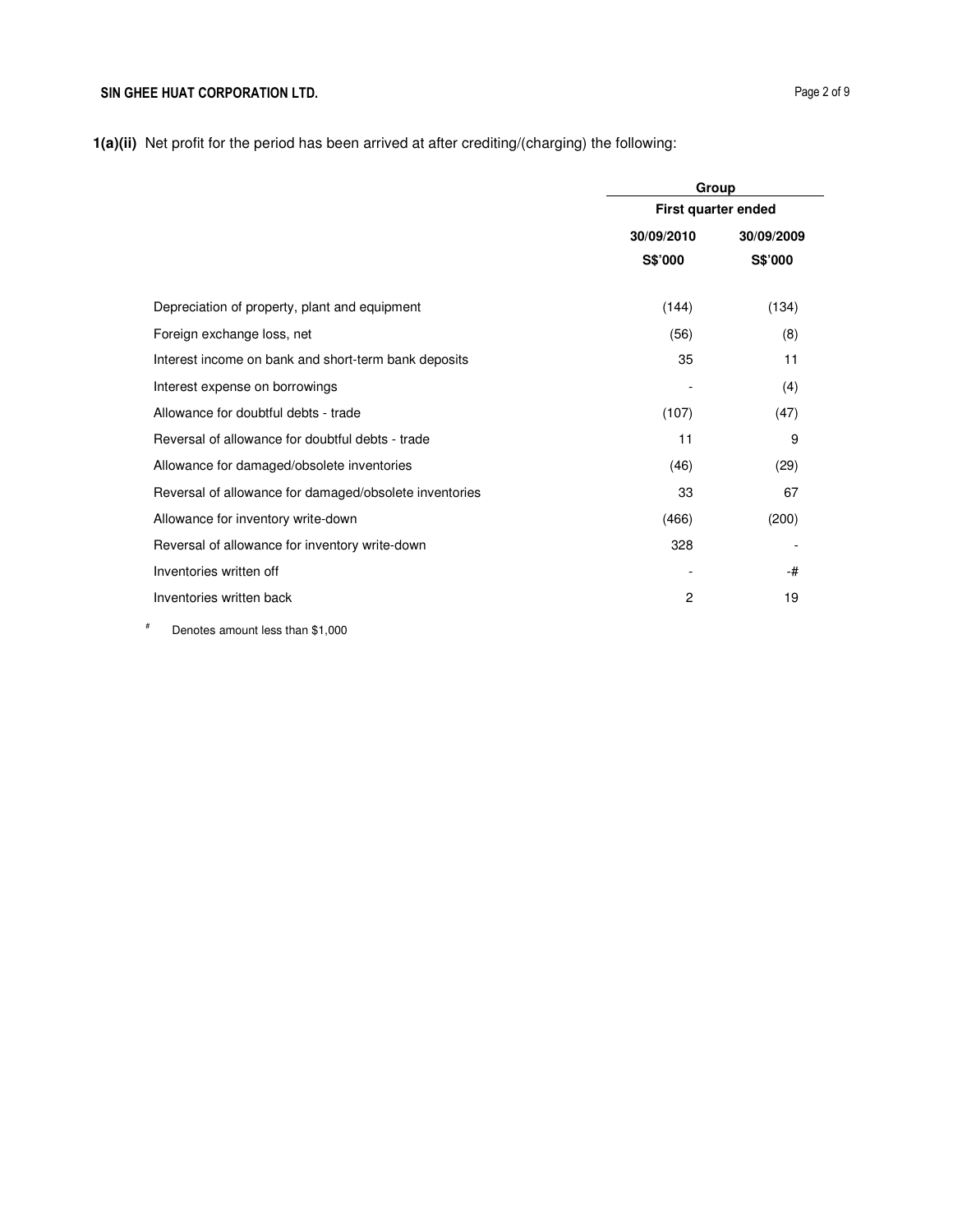## **(b)(i)** A balance sheet (for the issuer and group), together with a comparative statement as at the end of the immediately preceding financial year.

## **Statement of Financial Position**

|                                                                                        | Group         |               |               | Company       |
|----------------------------------------------------------------------------------------|---------------|---------------|---------------|---------------|
|                                                                                        | 30/09/2010    | 30/06/2010    | 30/09/2010    | 30/06/2010    |
|                                                                                        | S\$'000       | S\$'000       | S\$'000       | S\$'000       |
| <b>ASSETS</b>                                                                          |               |               |               |               |
| <b>Current assets</b>                                                                  |               |               |               |               |
| Cash and cash equivalents                                                              | 39,704        | 39,805        | 39,076        | 38,786        |
| Trade receivables<br>Other receivables, deposits and<br>prepayments                    | 11,646<br>303 | 13,074<br>172 | 11,623<br>325 | 13,074<br>195 |
| Inventories                                                                            | 29,899        | 28,322        | 29,727        | 28,322        |
|                                                                                        |               |               |               |               |
| <b>Non-current assets</b>                                                              | 81,552        | 81,373        | 80,751        | 80,377        |
| Property, plant and equipment                                                          | 8,517         | 8,168         | 8,276         | 8,168         |
| Deferred income tax asset                                                              | 160           | 275           | 160           | 275           |
| Investment in a subsidiary                                                             |               |               | 1,000         | 1,000         |
|                                                                                        | 8,677         | 8,443         | 9,436         | 9,443         |
| <b>Total assets</b>                                                                    | 90,229        | 89,816        | 90,187        | 89,820        |
| <b>LIABILITIES</b>                                                                     |               |               |               |               |
| <b>Current liabilities</b>                                                             |               |               |               |               |
| Trade payables                                                                         | 2,021         | 1,878         | 1,940         | 1,878         |
| Other payables                                                                         | 858           | 1,010         | 826           | 1,010         |
| Current income tax liability                                                           | 731           | 663           | 731           | 663           |
|                                                                                        | 3,610         | 3,551         | 3,497         | 3,551         |
| <b>Total liabilities</b>                                                               | 3,610         | 3,551         | 3,497         | 3,551         |
| <b>NET ASSETS</b>                                                                      | 86,619        | 86,265        | 86,690        | 86,269        |
| <b>EQUITY</b><br>Capital and reserves attributable to<br>equity holders of the Company |               |               |               |               |
| Share capital                                                                          | 45,750        | 45,750        | 45,750        | 45,750        |
| Revaluation reserve                                                                    | 1,860         | 1,860         | 1,860         | 1,860         |
| Currency translation reserve                                                           | (17)          |               |               |               |
| Retained earnings                                                                      | 39,026        | 38,655        | 39,080        | 38,659        |
| <b>TOTAL EQUITY</b>                                                                    | 86,619        | 86,265        | 86,690        | 86,269        |

# **1(b)(ii)** Aggregate amount of group's borrowings and debt securities

The Group and the Company did not have any borrowings as at 30 September 2010 and 30 June 2010.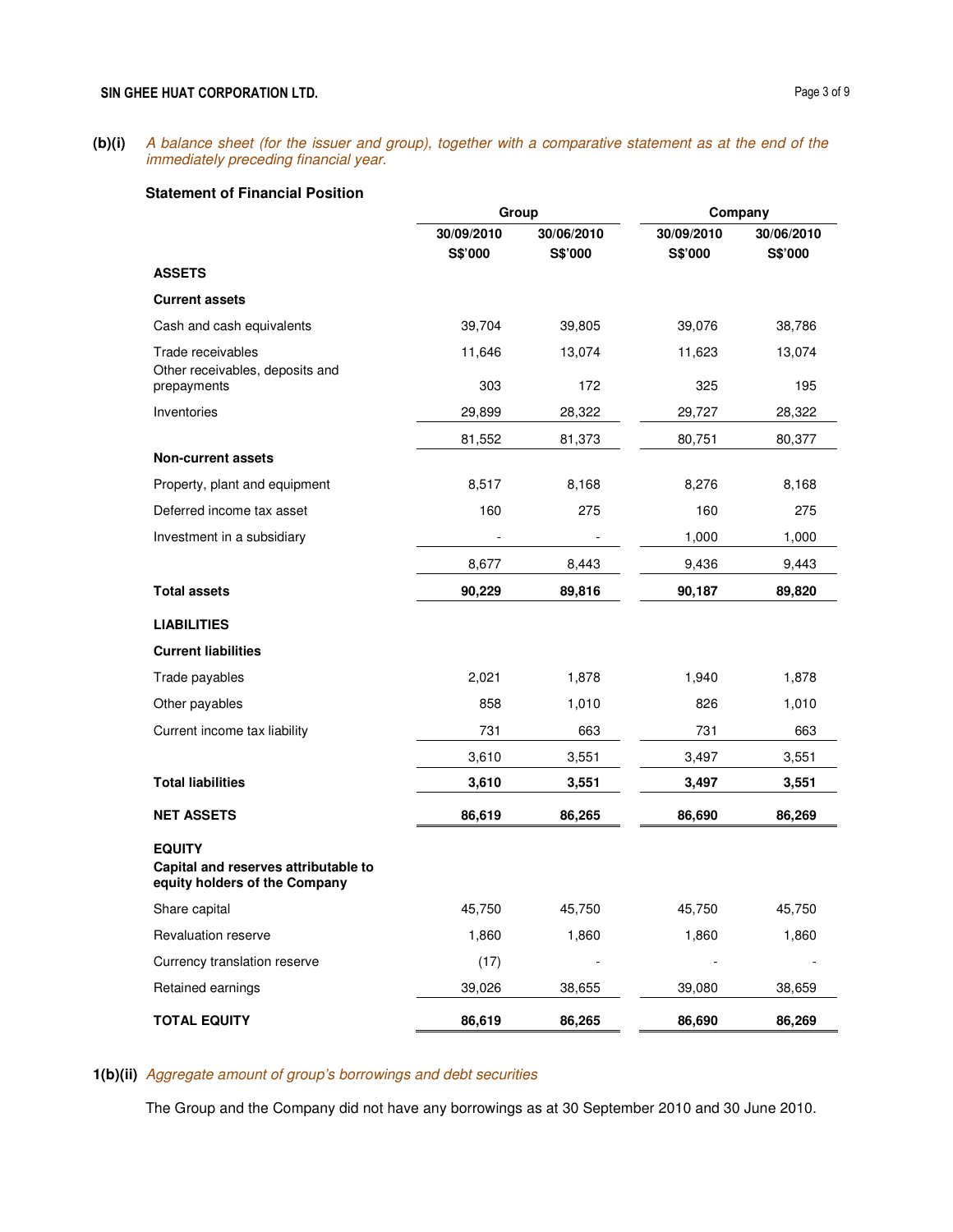## SIN GHEE HUAT CORPORATION LTD. **Page 4 of 9**

**1(c)** A cash flow statement (for the group), together with a comparative statement for the corresponding period of the immediately preceding financial year.

# **Consolidated Statement of Cash Flows**

|                                                      |            | Group               |  |  |
|------------------------------------------------------|------------|---------------------|--|--|
|                                                      |            | First quarter ended |  |  |
|                                                      | 30/09/2010 | 30/09/2009          |  |  |
|                                                      | S\$'000    | S\$'000             |  |  |
| Cash flows from operating activities                 |            |                     |  |  |
| Profit before income tax                             | 554        | 43                  |  |  |
| Adjustments for:                                     |            |                     |  |  |
| Depreciation of property, plant and equipment        | 144        | 134                 |  |  |
| Interest expense                                     |            | 4                   |  |  |
| Interest income                                      | (35)       | (11)                |  |  |
| Operating cash flows before working capital changes  | 663        | 170                 |  |  |
| Change in operating assets and liabilities           |            |                     |  |  |
| Trade receivables                                    | 1,428      | (543)               |  |  |
| Other receivables, deposits and prepayments          | (131)      | (2)                 |  |  |
| Trade payables                                       | 143        | (602)               |  |  |
| Other payables                                       | (152)      | 53                  |  |  |
| Inventories                                          | (1,577)    | 2,617               |  |  |
| Cash generated from operations                       | 374        | 1,693               |  |  |
| Interest received                                    | 35         | 14                  |  |  |
| Interest paid                                        |            | (4)                 |  |  |
| Income tax paid                                      |            | (83)                |  |  |
| Net cash generated from operating activities         | 409        | 1,620               |  |  |
| Cash flows from investing activities                 |            |                     |  |  |
| Purchase of property, plant and equipment            | (493)      | (55)                |  |  |
| Net cash used in investing activities                | (493)      | (55)                |  |  |
| Net (decrease)/increase in cash and cash equivalents | (84)       | 1,565               |  |  |
| Cash and cash equivalents at beginning of the period | 39,805     | 33,672              |  |  |
| Effect of exchange rate fluctuations                 | (17)       |                     |  |  |
| Cash and cash equivalents at end of financial period | 39,704     | 35,237              |  |  |
| Cash and cash equivalents comprise:                  |            |                     |  |  |
| Cash and bank balances                               | 34,704     | 14,578              |  |  |
| Short-term bank deposits                             | 5,000      | 20,659              |  |  |
|                                                      | 39,704     | 35,237              |  |  |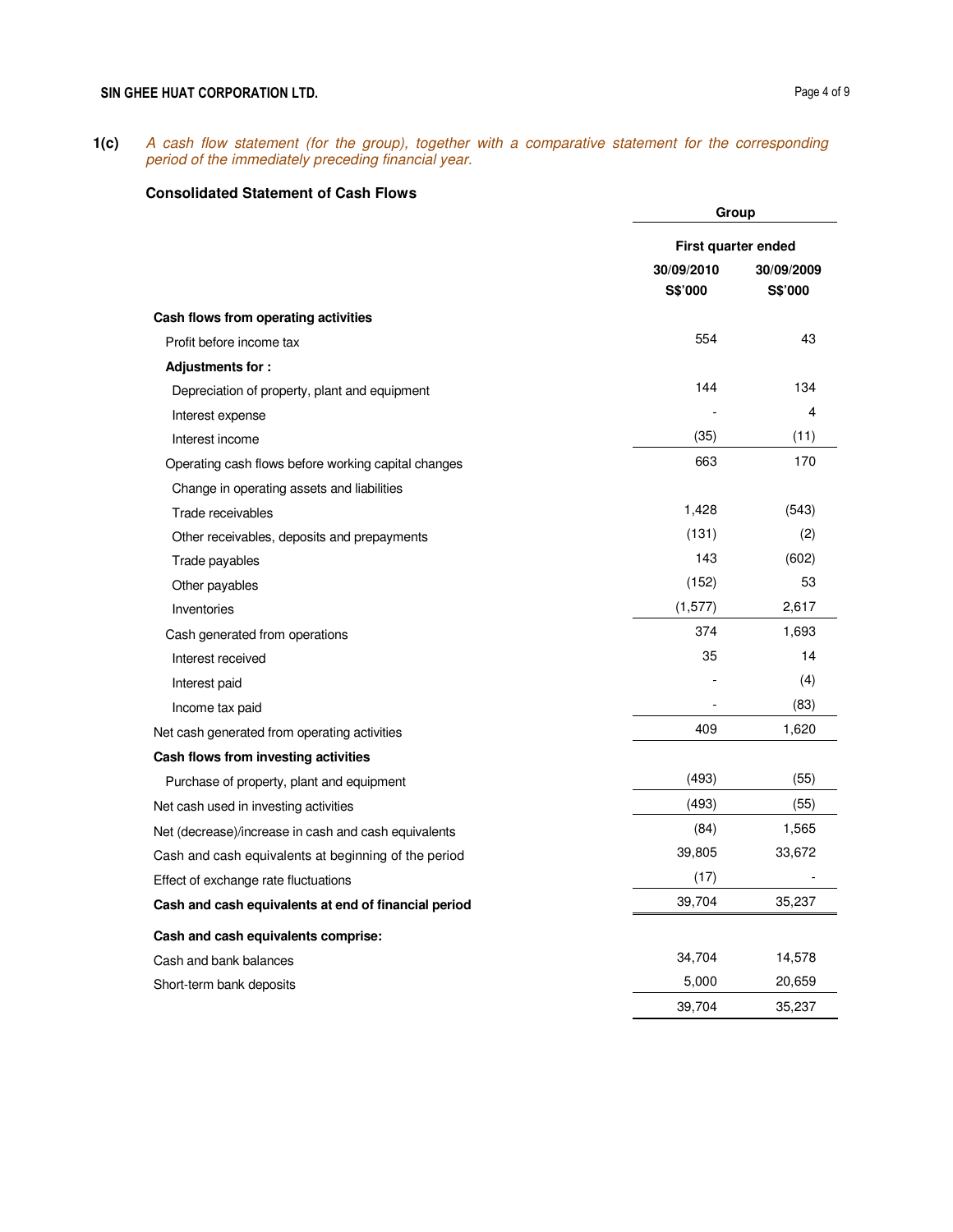#### SIN GHEE HUAT CORPORATION LTD. **Page 5 of 9**

**1(d)(i)** A statement (for the issuer and group) showing either (i) all changes in equity, or (ii) changes in equity other than those arising from capitalisation issues and distributions to shareholders, together with a comparative statement for the corresponding period of the immediately preceding financial year.

# **Consolidated Statement of Changes in Equity for the Group**

|                                                                       | <b>Share</b><br>capital<br><b>S\$'000</b> | <b>Revaluation</b><br>reserve<br><b>S\$'000</b> | Translation<br>reserve<br><b>S\$'000</b> | <b>Retained</b><br>earnings<br><b>S\$'000</b> | Total<br><b>S\$'000</b> |
|-----------------------------------------------------------------------|-------------------------------------------|-------------------------------------------------|------------------------------------------|-----------------------------------------------|-------------------------|
| Balance as at 1 July 2010                                             | 45.750                                    | 1.860                                           |                                          | 38.655                                        | 86.265                  |
| Total comprehensive income for the quarter<br>ended 30 September 2010 | $\overline{\phantom{0}}$                  | $\overline{\phantom{0}}$                        | (17)                                     | 371                                           | 354                     |
| Balance as at 30 September 2010                                       | 45.750                                    | 1.860                                           | (17)                                     | 39.026                                        | 86,619                  |

### **Statement of Changes in Equity for the Company**

|                                                                       | <b>Share</b><br>capital | <b>Revaluation</b><br>reserve | <b>Retained</b><br>earnings | Total          |
|-----------------------------------------------------------------------|-------------------------|-------------------------------|-----------------------------|----------------|
|                                                                       | <b>S\$'000</b>          | <b>S\$'000</b>                | <b>S\$'000</b>              | <b>S\$'000</b> |
| Balance as at 1 July 2010                                             | 45.750                  | 1,860                         | 38.659                      | 86,269         |
| Total comprehensive income for the quarter ended<br>30 September 2010 |                         |                               | 421                         | 421            |
| Balance as at 30 September 2010                                       | 45,750                  | 1,860                         | 39,080                      | 86,690         |
|                                                                       |                         |                               |                             |                |
| Balance as at 1 July 2009                                             | 45.750                  | 1.461                         | 37.141                      | 84.352         |
| Total comprehensive income for the quarter ended<br>30 September 2009 |                         |                               | 114                         | 114            |
| Balance as at 30 September 2009                                       | 45,750                  | 1.461                         | 37,255                      | 84,466         |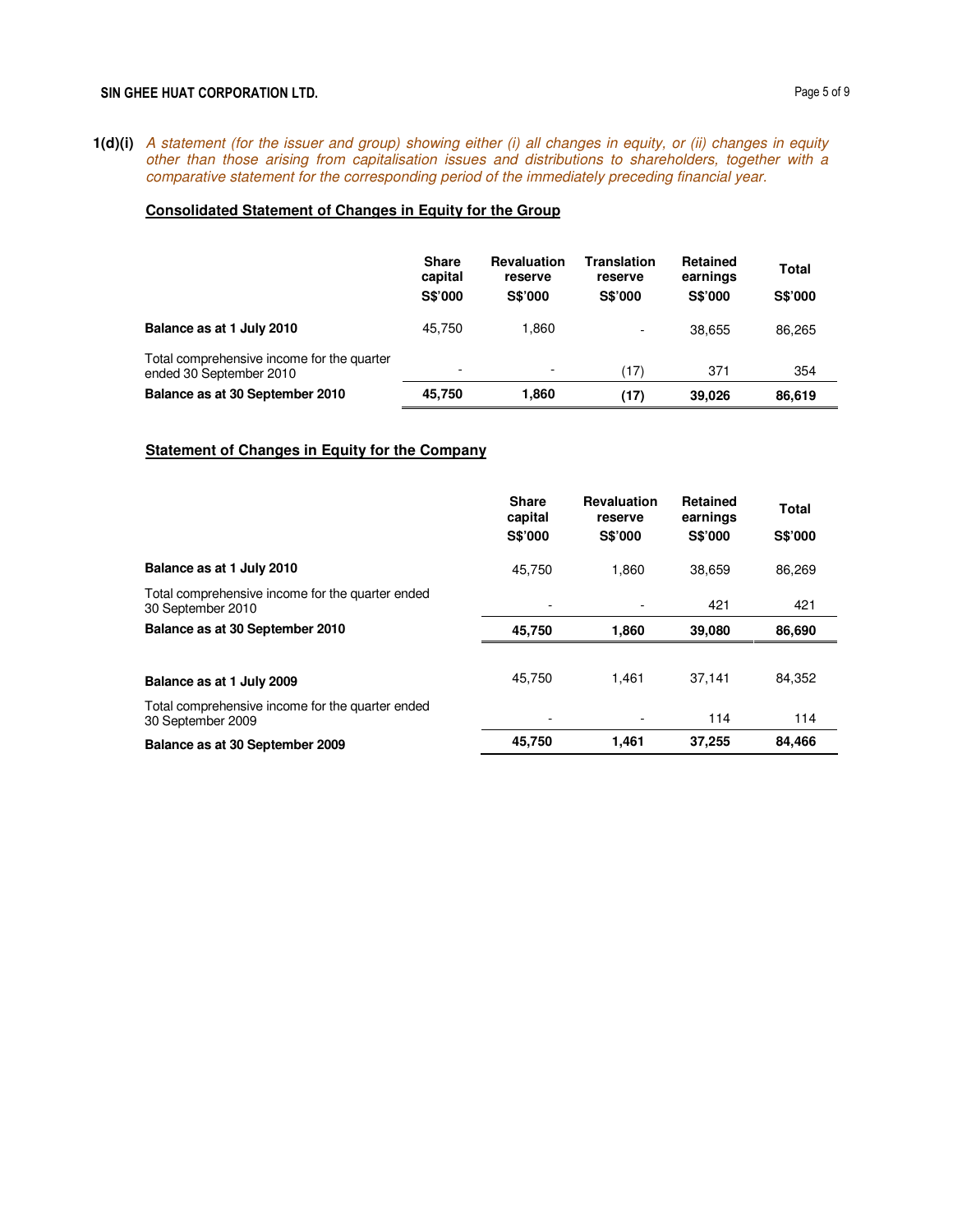#### SIN GHEE HUAT CORPORATION LTD. **Page 6 of 9**

**1(d)(ii)** Details of any changes in the company's share capital arising from rights issue, bonus issue, share buybacks, exercise of share options or warrants, conversion of other issues of equity securities, issue of shares for cash or as consideration for acquisition or for any other purpose since the end of the previous period reported on. State also the number of shares that may be issued on conversion of all the outstanding convertibles, as well as the number of shares held as treasury shares, if any, against the total number of issued shares excluding treasury shares of the issuer, as at the end of the current financial period reported on and as at the end of the corresponding period of the immediately preceding financial year.

There were no changes in the share capital of the Company during the period reported on. There were no outstanding convertibles as at 30 September 2010 and 30 September 2009.

**1(d)(iii)** To show the total number of issued shares excluding treasury shares as at the end of the current financial period and as at the end of the immediately preceding year:

|                           | As at 30/09/2010 | As at 30/06/2010 |
|---------------------------|------------------|------------------|
| Number of shares in issue | 222.000.000      | 222.000.000      |

**1(d)(iv)** A Statement showing all sales, transfers, disposal, cancellation and/or use of treasury shares as at the end of the current financial period report on:

Not applicable.

**2.** Whether the figures have been audited or reviewed and in accordance with which auditing standard or practice.

The figures in respect of the first quarter ended 30 September 2010 have not been audited or reviewed by the auditors.

**3.** Where the figures have been audited or reviewed, the auditors' report (including any qualifications or emphasis of a matter).

Not applicable.

**4.** Whether the same accounting policies and methods of computation as in the issuer's most recently audited annual financial statements have been applied.

The Group has applied the same accounting policies and methods of computation in the preparation of the financial statements for the current financial period as those of the audited financial statements for the financial year ended 30 June 2010.

**5.** If there are any changes in the accounting policies and methods of computation, including any required by an accounting standard, what has changed, as well as the reasons for, and the effect of, the change.

Not applicable.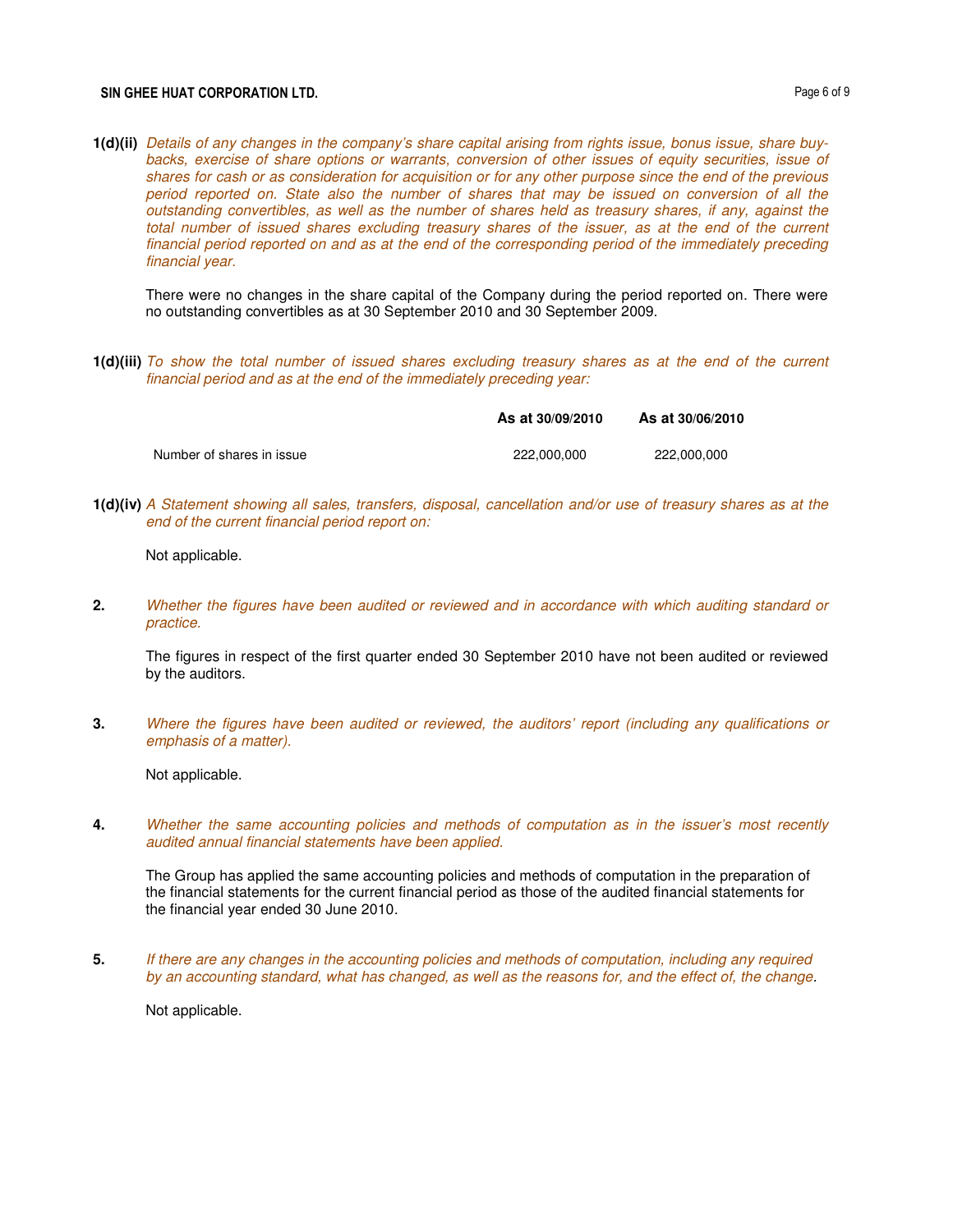**6.** Earnings per ordinary share of the group for the current financial period reported on and the corresponding period of the immediately preceding financial year, after deducting any provision for preference dividends:

#### **Earnings per Share**

|                                                         |                     | Group       |  |  |
|---------------------------------------------------------|---------------------|-------------|--|--|
|                                                         | First quarter ended |             |  |  |
|                                                         | 30/09/2010          | 30/09/2009  |  |  |
| Earnings per share (cents)                              |                     |             |  |  |
| (a) based on weighted average number of shares in issue | 0.17                | 0.10        |  |  |
| (b) on a fully diluted basis                            | 0.17                | 0.10        |  |  |
| Weighted average number of shares in issue              | 222,000,000         | 222,000,000 |  |  |

- **7**. Net asset value (for the issuer and group) per ordinary share based on the total number of issued shares excluding treasury shares of the issuer at the end of the:
	- (a) current financial period reported on; and
	- (b) immediately preceding financial year.

#### **Net Asset Value per Share**

|                                                                       | Group       |             | Company     |             |
|-----------------------------------------------------------------------|-------------|-------------|-------------|-------------|
|                                                                       | 30/09/2010  | 30/06/2010  | 30/09/2010  | 30/06/2010  |
| Net asset value per share<br>based on issued share capital<br>(cents) | 39.0        | 38.9        | 39.0        | 38.9        |
| Number of shares on issue                                             | 222,000,000 | 222,000,000 | 222,000,000 | 222,000,000 |

- **8.** A review of the performance of the group, to the extent necessary for a reasonable understanding of the group's business. It must include a discussion of the following:
	- (a) any significant factors that affected the turnover, costs and earnings of the group for the current financial period reported on, including (where applicable) seasonal or cyclical factors; and
	- (b) any material factors that affected the cash flow, working capital, assets and liabilities of the group during the current financial period reported on.

### **REVIEW OF PERFORMANCE FOR THE FIRST QUARTER ENDED 30 SEPTEMBER 2010**

### **Statement of Comprehensive Income**

Revenue for the first quarter ended 30 September 2010 ("1Q2011") increased by 10% to \$12.1 million from \$11.0 million posted in the corresponding quarter of the preceding financial year ("1Q2010"). The higher revenue was mainly attributed to an 18% increase in volume over 1Q2010.

Gross profit margin improved to 21% (1Q2010: 15%). The average selling price and average cost price in 1Q2011 decreased by 7% and 14% respectively compared with 1Q2010. The larger reduction in average cost price relative to the reduction in average selling price resulted in a favourable differential which, together with the increased volume, contributed to the overall improved gross profit margin in 1Q2011.

Other income rose to \$417,000 in 1Q2011 compared with \$158,000 in 1Q2010. The increase was mainly due to reversal of inventory write-down of \$328,000 (1Q2010: nil) and a higher interest income on bank deposits of \$35,000 (1Q2010: \$11,000), as offset by lower reversal of allowance for damaged/obsolete inventories of \$33,000 (1Q2010: \$67,000).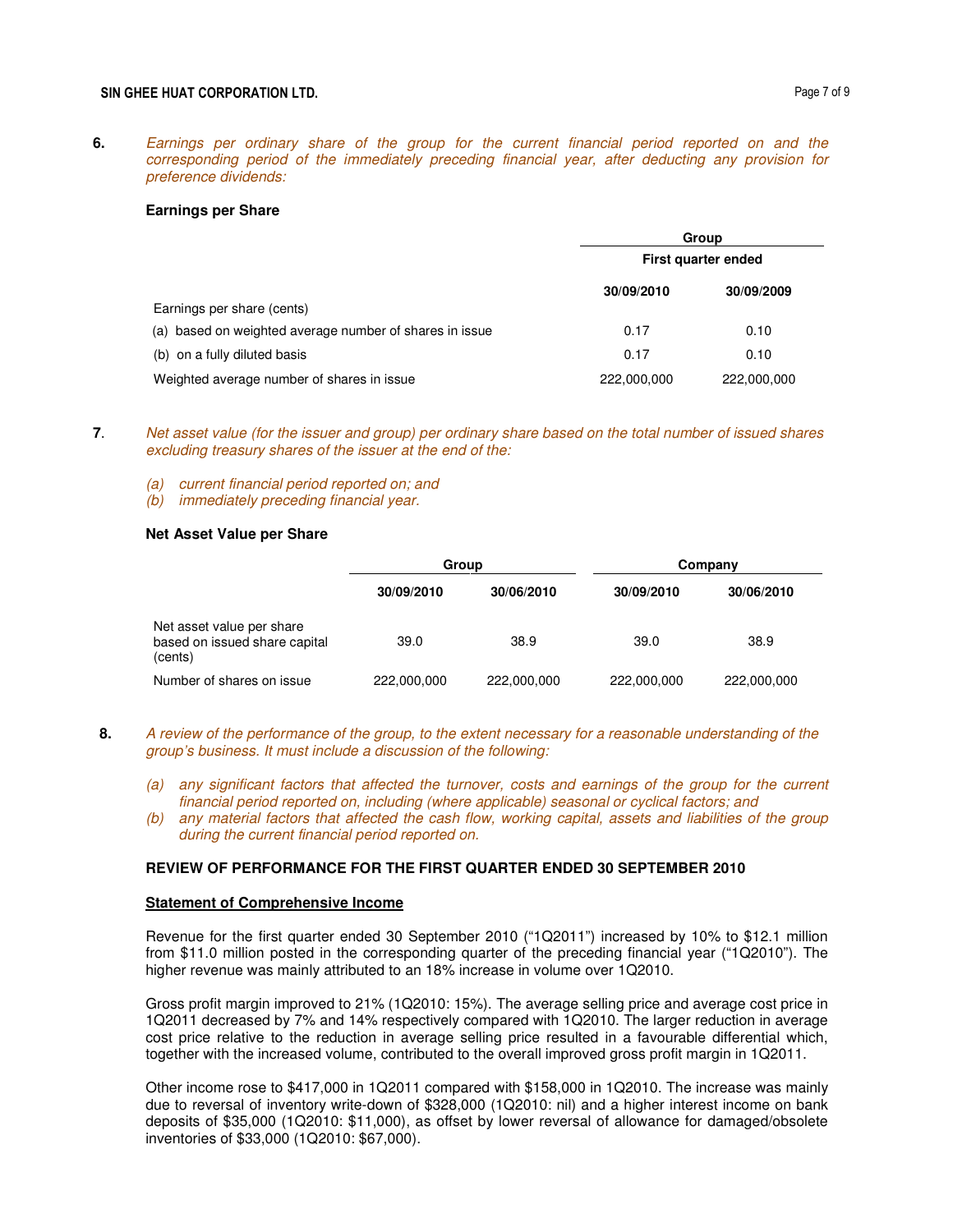The Group's China subsidiary in Suzhou commenced operations during the first quarter.

Distribution costs and administration expenses were higher mainly due to increased manpower costs, withdrawal in January 2010 of rebates previously given by the relevant government agencies on property tax and land rental, as well as expenses for our newly set-up facility in Suzhou.

Other operating expenses were higher mainly due to increased allowance for doubtful debts of \$107,000 (1Q2010: \$47,000), allowance for inventory write-down of \$466,000 (1Q2010: \$200,000), allowance for damage/obsolete inventories of \$46,000 (1Q2010: \$29,000), and foreign exchange loss of \$56,000 (1Q2010: \$8,000).

Income tax expense of \$183,000 for 1Q2011 comprised provision of \$122,000 for current income tax payable, \$115,000 arising from reduction in deferred tax asset, as offset by an over-provision of \$54,000 in current income tax liability in respect of the preceding financial year. Income tax write-back of \$71,000 for 1Q2010 mainly related to an increase in deferred tax asset as offset by provision for income tax payable.

Net profit achieved for the quarter under review improved to \$371,000 (1Q2010: \$114,000).

## **Statements of Financial Position and Cash Flows**

The Group continued to maintain a strong financial position as well as a positive working capital position as at 30 September 2010.

Net cash generated from operating activities in 1Q2011 was lower at \$409,000 compared with \$1.6 million in 1Q2010. This was mainly due to inventory replenishments as offset by faster collection of trade receivables during 1Q2011.

Net cash used in investing activities was higher at \$493,000 (1Q2010: \$55,000) mainly due to capital expenditure incurred for our facility in China and warehouse in Singapore.

**9.** Where a forecast, or a prospect statement, has been previously disclosed to shareholders, any variance between it and the actual results.

The first quarter of FY2011 remained profitable in line with the prospect statement (item 10 of the results announcement for the fourth quarter and year ended 30 June 2010) made on 26 August 2010

**10.** A commentary at the date of the announcement of the significant trends and competitive conditions of the industry in which the group operates and any known factors or events that may affect the group in the next reporting period and the next 12 months.

The price of nickel, a key determinant of stainless steel prices, was on the upward trend during 1Q2011, and still appears to be on the rise so far. However, this has not translated into tangible price increases for our stainless steel products, as competition is keen amidst the price volatility in the market. Buyers are cautious with their orders.

Nevertheless, the Group maintains a healthy order book, and will continue to strive for a balanced sales and contribution mix of the products.

The directors expect the 2Q2011 to show improvement over 1Q2011, and the current financial year to remain profitable.